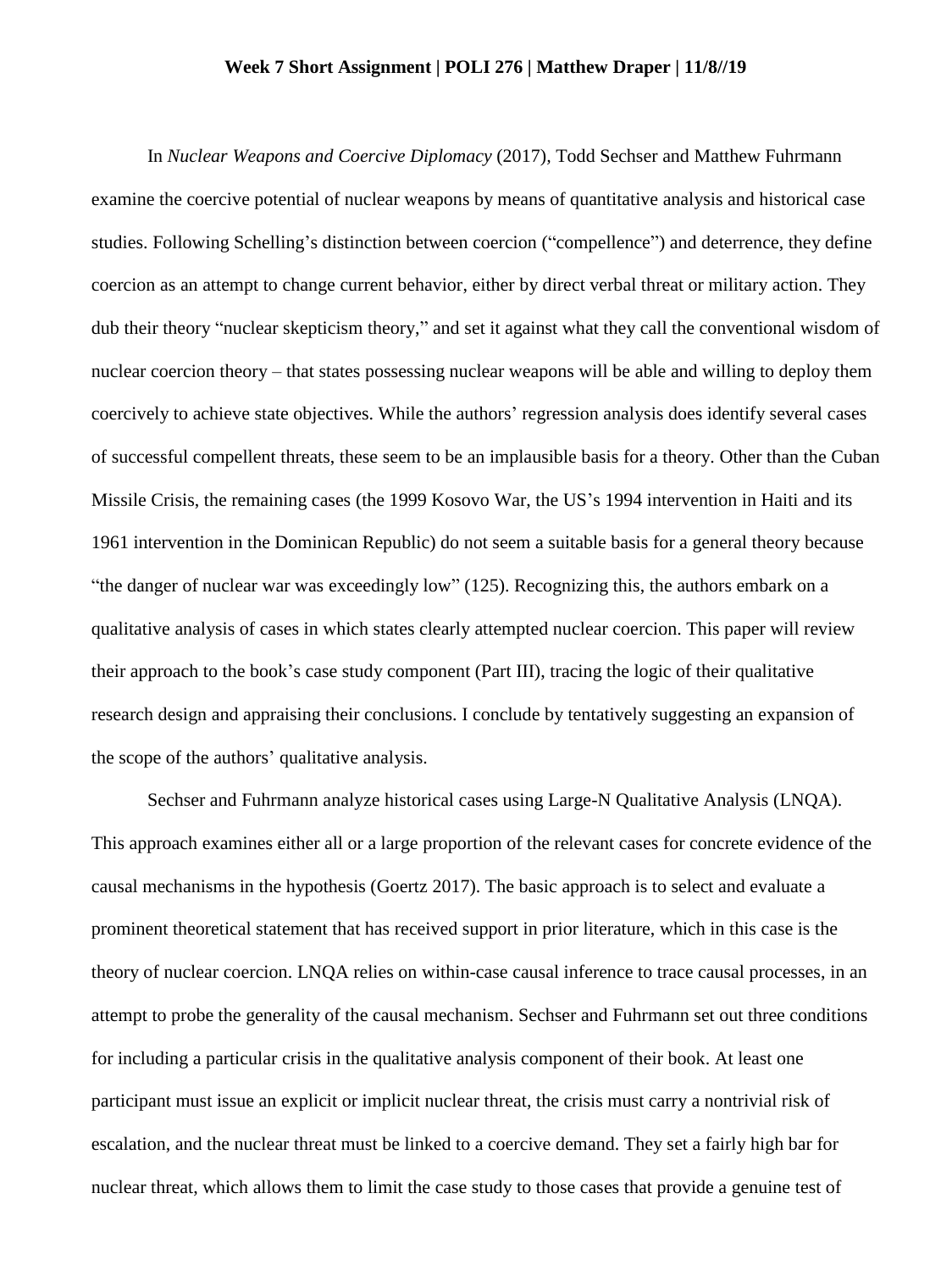nuclear coercion theory. The authors ultimately identify thirteen cases that meet these criteria, and they include another six borderline cases that have received substantial attention from other scholars. I reproduce the case selection schema here, incorporating the useful categories proposed by Goertz (2017).

|                             | $X = 0$ (no coercion)   | $X = 1$ (nuclear coercion)    |
|-----------------------------|-------------------------|-------------------------------|
| $Y = 1$ (behavioral change) | Equifinality $(\sim)$   | Causal Mechanism (10 cases)   |
| $Y = 0$ (no change)         | Counterfactual $(\sim)$ | Falsification-Scope (9 cases) |

First, the authors consider the nine cases where nuclear coercion failed to achieve a state's goals. These failures of coercion constitute the falsification-scope cell (1,0), where the proposed causal mechanism (nuclear coercion) is present but the expected outcome does not occur. These cases (Ch. 5) include the Soviet threats over Berlin, the Vietnam War, the UK's conflict with Argentina over the Falkland Islands, and two border clashes between India and Pakistan. Generally, the authors observe that clear nuclear signals are sometimes missed or ignored by the target state, and that coercive nuclear threats may be simply dismissed as incredible (129). These cases are important because leaders "followed the nuclear coercionist playbook to the letter" (132), meaning that these are cases where the proposed (coercionist) causal mechanism is clearly present and robust. Demonstrating that the expected result does not ensue (as the authors go on to do) is a powerful rebuttal to the proposed theory. The falsification-scope cell is useful for identifying limits to and establishing the scope of the proposed causal mechanism (Goertz 2017), and the authors also use it to buttress their own theory of nuclear skepticism by pointing out that the reasons that the mechanism failed in each of the nine cases were precisely the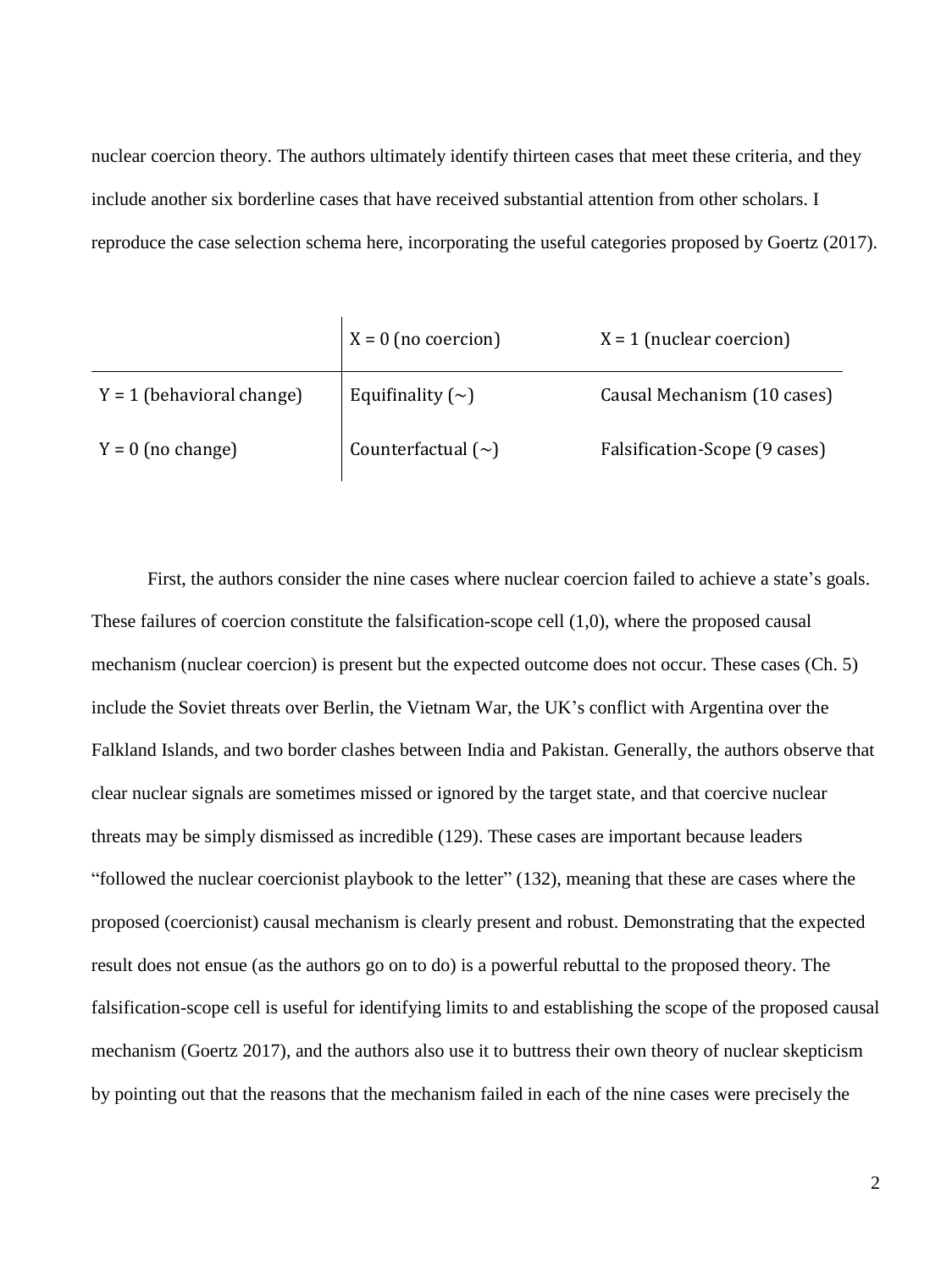premises of the skepticism theory: credibility problems in nuclear blackmail and the undermining of brinksmanship by signaling failures. This is powerful and convincing evidence for the authors' theory.

Next, the authors consider the ten cases where nuclear coercion was apparently successful. This is the causal mechanism cell (1,1), and is absolutely core to LNQA testing because such cases allow for the direct examination of the proposed mechanism (Goertz 2017). These cases (Ch. 6) include the Korean War, the Yom Kippur War, the Suez crisis, the Sino-Soviet border war and the Cuban missile crisis. The authors argue that none of these cases offers unequivocal evidence that nuclear coercion works. Importantly, because the authors selected politically important and unambiguous cases, these cases constitute the lowest threshold for the proposed causal mechanism. If it does not appear to work as advertised in these cases, nuclear coercion theory will be significantly undermined. Sechser and Fuhrmann remind us that heads of state have political and psychological incentives to claim success, particular in memoirs written years later, requiring a comprehensive study of the historical record rather than taking such claims at face value (173). After examining each of the ten cases, the authors conclude that none of them provides unequivocal evidence that nuclear coercion works. They find that factors other than nuclear weapons often played a substantial role in the decision to concede, and on closer inspection many crisis outcomes were not genuine victories for the coercing state (174). In addition, they find support for their own theory of nuclear skepticism in many of the cases examined. The authors point out that many of the cases providing the strongest ostensible support for nuclear coercion theory (including the Cuban missile crisis) occurred early in the cold war, before the deepening of the nuclear taboo.

As we have seen, the authors focused their attention on the  $X = 1$  row. Goertz calls this the "Xcentered approach", and argues that it is most appropriate if the researcher is interested in identifying cases where a proposed causal mechanism fails to function as advertised (199). The authors do not consider equifinality cases (the 0,1 cell). On its face, this is an appropriate choice, because although such